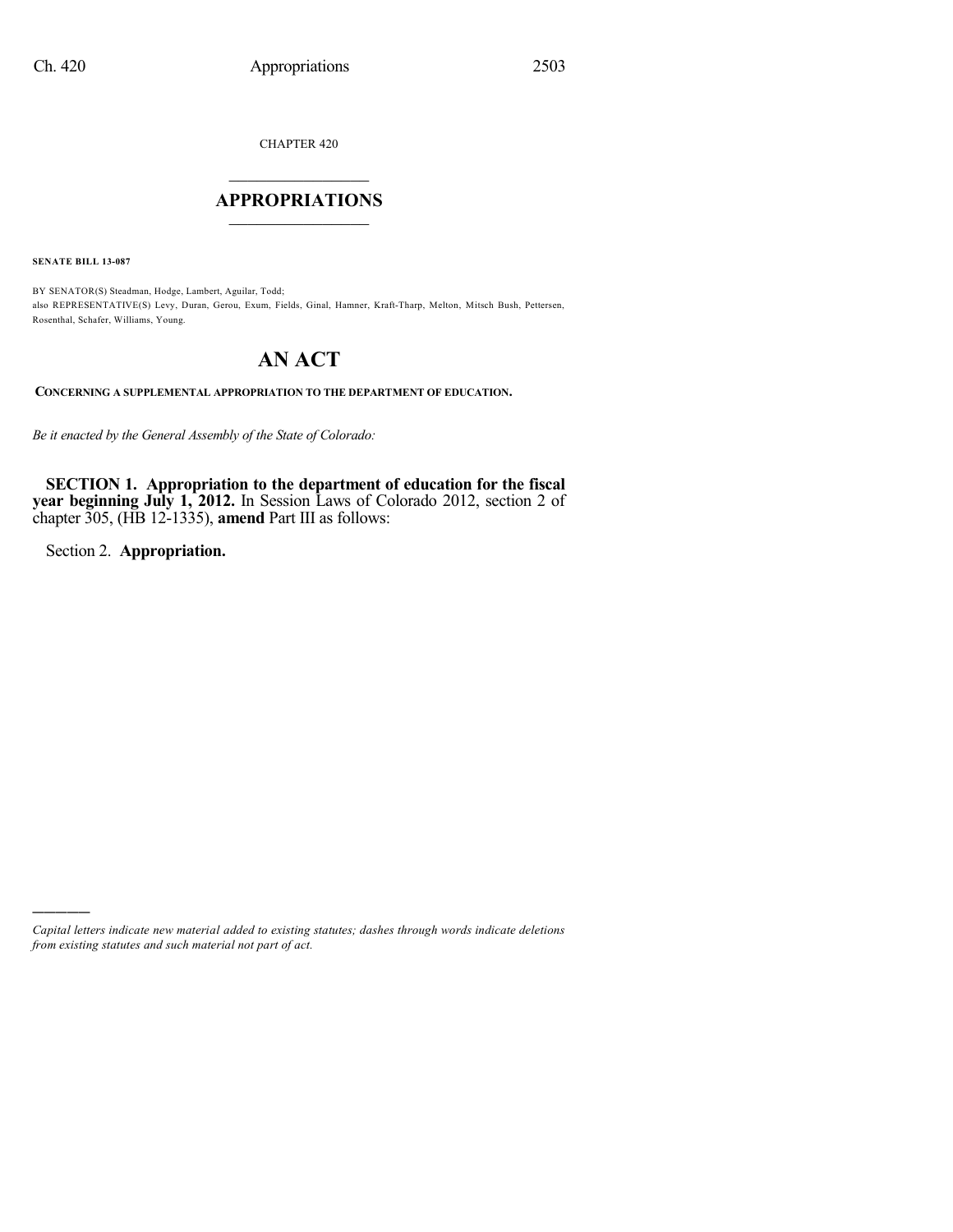|                           |              | APPROPRIATION FROM     |                        |                             |                                       |                                |  |
|---------------------------|--------------|------------------------|------------------------|-----------------------------|---------------------------------------|--------------------------------|--|
| ITEM &<br><b>SUBTOTAL</b> | <b>TOTAL</b> | GENERAL<br><b>FUND</b> | GENERAL<br><b>FUND</b> | <b>CASH</b><br><b>FUNDS</b> | <b>REAPPROPRIATED</b><br><b>FUNDS</b> | <b>FEDERAL</b><br><b>FUNDS</b> |  |
|                           |              |                        | <b>EXEMPT</b>          |                             |                                       |                                |  |
|                           |              |                        |                        |                             |                                       |                                |  |

# **PART III DEPARTMENT OF EDUCATION**

# **(1) MANAGEMENT AND ADMINISTRATION**

| (A) Administration and Centrally-Appropriated Line Items |           |              |                        |                      |              |
|----------------------------------------------------------|-----------|--------------|------------------------|----------------------|--------------|
| State Board of Education                                 | 290,998   | 290,998      |                        |                      |              |
|                                                          |           | $(2.0$ FTE)  |                        |                      |              |
| General Department and                                   |           |              |                        |                      |              |
| Program Administration                                   | 3,782,451 | 1,589,218    | $169,232$ <sup>a</sup> | $2,024,001^b$        |              |
|                                                          |           | $(12.2$ FTE) | $(2.5$ FTE)            | $(19.9$ FTE)         |              |
| Office of                                                |           |              |                        |                      |              |
| Professional Services                                    | 3,017,628 |              | $3,017,628(I)^c$       |                      |              |
|                                                          |           |              | $(25.0$ FTE)           |                      |              |
| Division of                                              |           |              |                        |                      |              |
| On-line Learning                                         | 337,334   |              | 337,334 <sup>d</sup>   |                      |              |
|                                                          |           |              | $(3.3$ FTE)            |                      |              |
| Health, Life, and Dental                                 | 3,406,391 | 1,442,412    | 332,074 <sup>e</sup>   | 326,418 <sup>f</sup> | 1,305,487(I) |
| Short-term Disability                                    | 51,054    | 19,713       | $5,786^{\circ}$        | $5,237$ <sup>f</sup> | 20,318(1)    |
| S.B. 04-257 Amortization                                 |           |              |                        |                      |              |
| <b>Equalization Disbursement</b>                         | 1,082,192 | 376,311      | $104,605^{\circ}$      | 128,732f             | 472,544(I)   |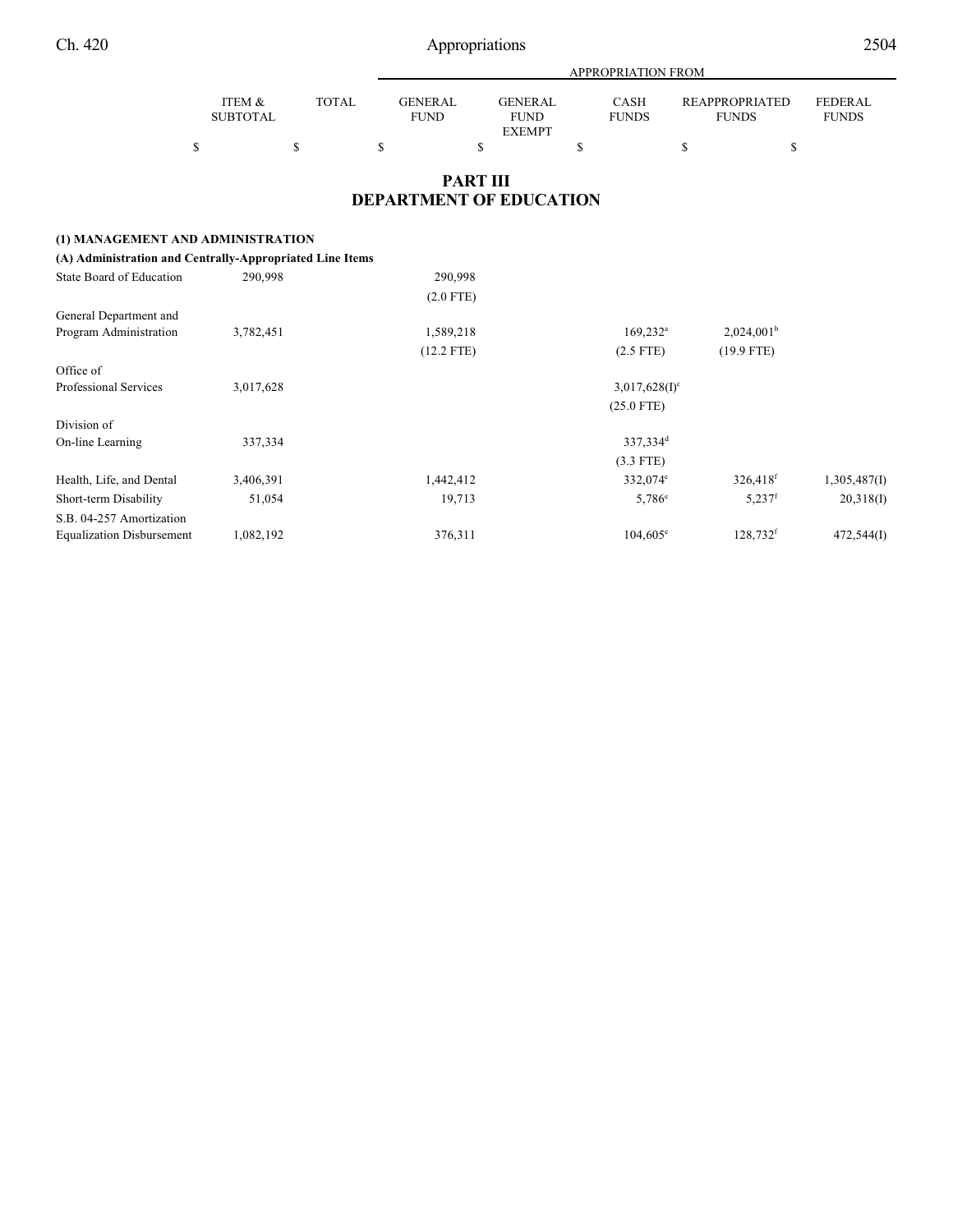| S.B. 06-235 Supplemental    |           |              |                             |                        |            |
|-----------------------------|-----------|--------------|-----------------------------|------------------------|------------|
| Amortization Equalization   |           |              |                             |                        |            |
| Disbursement                | 928,461   | 321,845      | 89,895 <sup>e</sup>         | $110,629$ <sup>f</sup> | 406,092(I) |
| Workers' Compensation       | 433,303   | 165,608      | $37.916^e$                  | 53,209 <sup>f</sup>    | 176,570(I) |
| Legal Services              |           |              |                             |                        |            |
| for 4,900 hours             | 378,525   | 214,910      | $148, 165$ (I) <sup>c</sup> | $15,450$ <sup>g</sup>  |            |
| Administrative              |           |              |                             |                        |            |
| Law Judge Services          | 65,353    |              | $54,073(1)$ <sup>c</sup>    | $11,280$ <sup>h</sup>  |            |
| Payment to Risk             |           |              |                             |                        |            |
| Management and              |           |              |                             |                        |            |
| Property Funds              | 78,918    | 78,918       |                             |                        |            |
|                             | 83,183    | 83,183       |                             |                        |            |
| Capitol Complex             |           |              |                             |                        |            |
| Leased Space                | 556,399   | 80,400       | $130,363^e$                 | $87,633$ <sup>f</sup>  | 258,003(I) |
| Reprinting and              |           |              |                             |                        |            |
| Distributing Laws           |           |              |                             |                        |            |
| Concerning Education        | 35,480    |              | 35,480 <sup>i</sup>         |                        |            |
| (B) Information Technology  |           |              |                             |                        |            |
| Information                 |           |              |                             |                        |            |
| <b>Technology Services</b>  | 2,723,713 | 2,098,959    |                             | 624,754 <sup>j</sup>   |            |
|                             |           | $(16.1$ FTE) |                             | $(6.9$ FTE)            |            |
| <b>Purchase of Services</b> |           |              |                             |                        |            |
| from Computer Center        | 189,795   | 189,795      |                             |                        |            |
| Multiuse                    |           |              |                             |                        |            |
| Network Payments            | 103,502   | 103,502      |                             |                        |            |
| <b>COFRS</b> Modernization  | 197,914   | 61,100       | $89,496^k$                  | $47,318$ <sup>1</sup>  |            |
|                             |           |              |                             |                        |            |

Ch. 420

Appropriations

2 5 0 5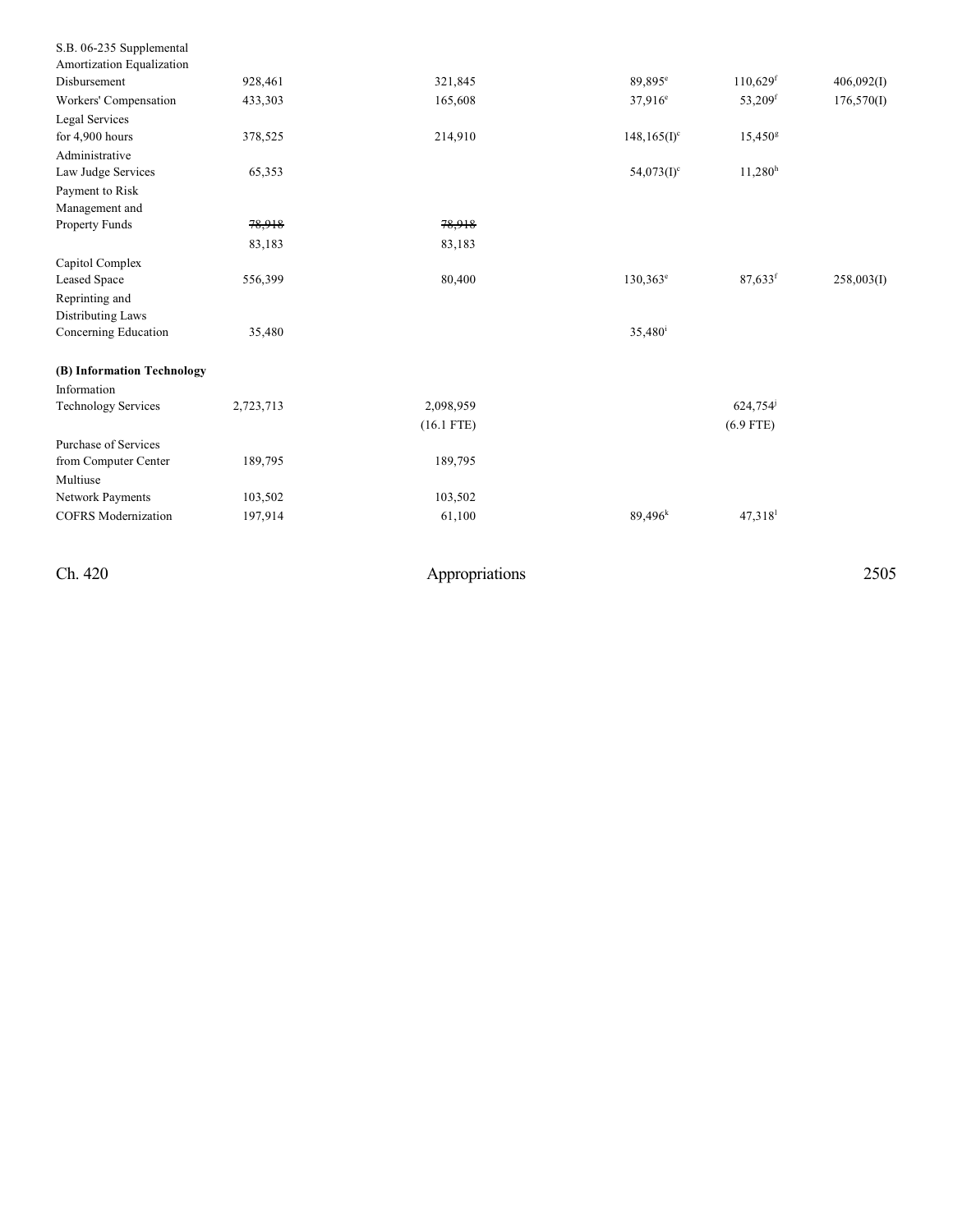|                                   |                           |              |                               |                                                | <b>APPROPRIATION FROM</b> |                                       |                         |
|-----------------------------------|---------------------------|--------------|-------------------------------|------------------------------------------------|---------------------------|---------------------------------------|-------------------------|
|                                   | ITEM &<br><b>SUBTOTAL</b> | <b>TOTAL</b> | <b>GENERAL</b><br><b>FUND</b> | <b>GENERAL</b><br><b>FUND</b><br><b>EXEMPT</b> | CASH<br><b>FUNDS</b>      | <b>REAPPROPRIATED</b><br><b>FUNDS</b> | FEDERAL<br><b>FUNDS</b> |
|                                   | \$                        | \$           | \$<br>\$                      |                                                | \$                        | \$                                    | \$                      |
| <b>Information Technology</b>     |                           |              |                               |                                                |                           |                                       |                         |
| <b>Asset Maintenance</b>          | 303,830                   |              | 303,830                       |                                                |                           |                                       |                         |
| Disaster Recovery                 | 19,722                    |              | 19,722                        |                                                |                           |                                       |                         |
| (C) Assessments and Data Analyses |                           |              |                               |                                                |                           |                                       |                         |
| Colorado Student                  |                           |              |                               |                                                |                           |                                       |                         |
| Assessment Program <sup>5</sup>   | 28,093,332                |              |                               |                                                | $22,243,106^n$            |                                       | 5,850,226 <sup>m</sup>  |
|                                   |                           |              |                               |                                                | $(5.0$ FTE)               |                                       | $(6.8$ FTE)             |
| Federal Grant for State           |                           |              |                               |                                                |                           |                                       |                         |
| Assessments and Related           |                           |              |                               |                                                |                           |                                       |                         |
| Activities                        | 2,247,224                 |              |                               |                                                |                           |                                       | 2,247,224 <sup>m</sup>  |
|                                   |                           |              |                               |                                                |                           |                                       | $(5.7$ FTE)             |
| Longitudinal Analyses of          |                           |              |                               |                                                |                           |                                       |                         |
| <b>Student Assessment</b>         |                           |              |                               |                                                |                           |                                       |                         |
| Results                           | 8,044,511                 |              | 286,311                       |                                                |                           |                                       | 7,758,200(I)            |
|                                   |                           |              | $(3.0$ FTE)                   |                                                |                           |                                       |                         |
| Preschool to Postsecondary        |                           |              |                               |                                                |                           |                                       |                         |
| <b>Education Alignment</b>        | 567,685                   |              |                               |                                                | 567,685 <sup>d</sup>      |                                       |                         |
|                                   |                           |              |                               |                                                | $(3.5$ FTE)               |                                       |                         |
| <b>Educator Effectiveness</b>     |                           |              |                               |                                                |                           |                                       |                         |
| Unit Administration               | 424,390                   |              | 424,390                       |                                                |                           |                                       |                         |
|                                   |                           |              | $(3.0$ FTE)                   |                                                |                           |                                       |                         |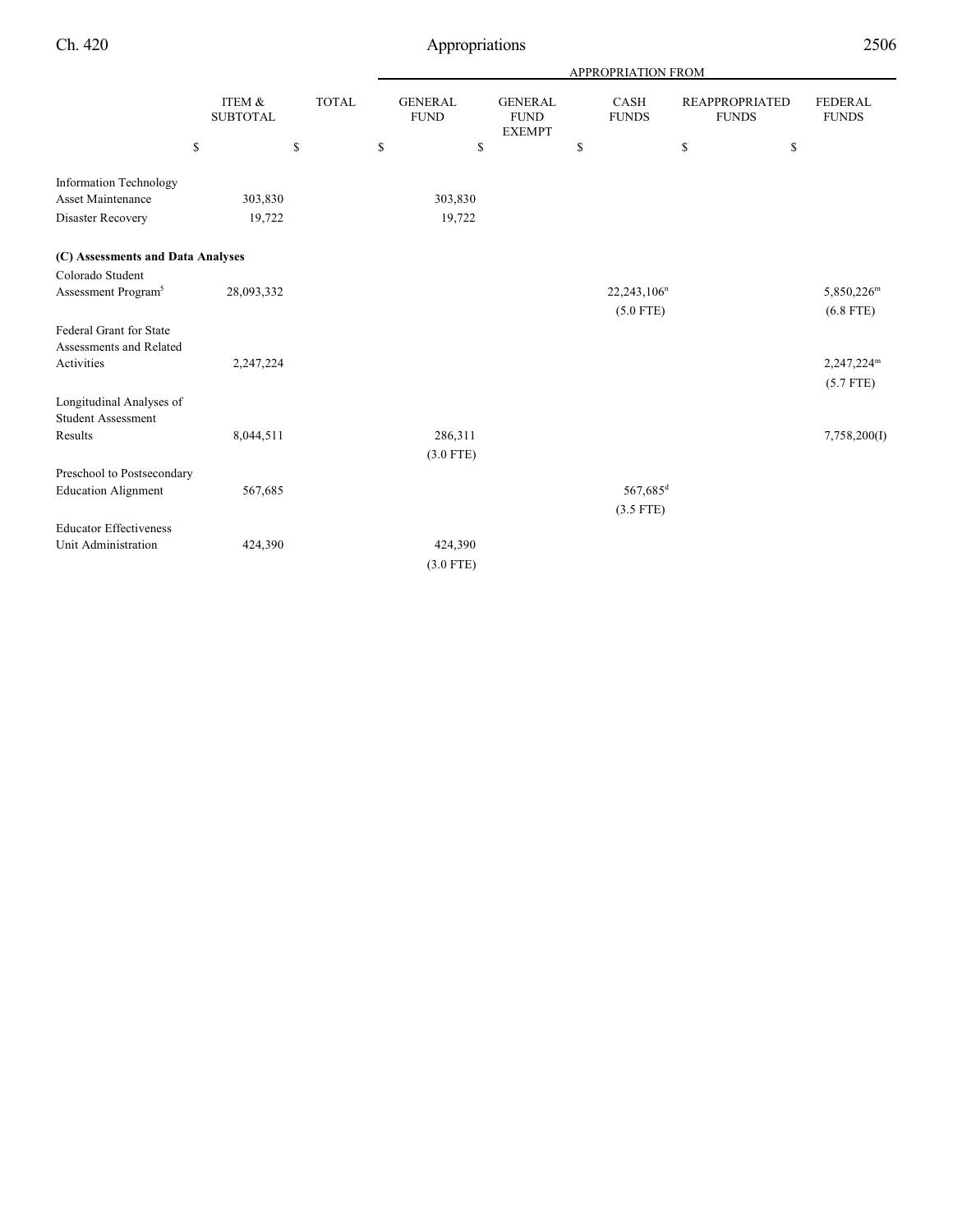| <b>Educator Effectiveness</b>      |           |                       |                          |              |
|------------------------------------|-----------|-----------------------|--------------------------|--------------|
| Implementation6                    | 8,258,981 |                       | 6,426,830°               | 1,832,151(I) |
|                                    |           |                       | $(5.0$ FTE)              | $(12.5$ FTE) |
| (D) State Charter School Institute |           |                       |                          |              |
| <b>State Charter School</b>        |           |                       |                          |              |
| Institute Administration,          |           |                       |                          |              |
| Oversight, and                     |           |                       |                          |              |
| Management                         | 1,831,657 |                       | 1,831,657 <sup>p</sup>   |              |
|                                    |           |                       | $(10.7$ FTE)             |              |
| <b>Institute Charter School</b>    |           |                       |                          |              |
| Assistance Fund                    | 460,000   |                       | 460,000 <sup>q</sup>     |              |
|                                    |           |                       |                          |              |
| Other Transfers to Institute       |           |                       |                          |              |
| <b>Charter Schools</b>             | 2,013,615 |                       | $2,013,615$ <sup>r</sup> |              |
| Transfer of Federal                |           |                       |                          |              |
| Moneys to Institute Charter        |           |                       |                          |              |
| Schools                            | 5,730,000 |                       | 5,730,000                |              |
|                                    |           |                       | $(4.5$ FTE)              |              |
| Department                         |           |                       |                          |              |
| Implementation of Section          |           |                       |                          |              |
| 22-30.5-501 et seq., C.R.S.        | 210,014   |                       | $210,014^p$              |              |
|                                    |           |                       | $(2.6$ FTE)              |              |
| <b>State Charter School</b>        |           |                       |                          |              |
| <b>Institute Emergency</b>         |           |                       |                          |              |
| Reserve <sup>7</sup>               | 230,000   |                       | 230,000 <sup>p</sup>     |              |
|                                    |           | <del>76.094.372</del> |                          |              |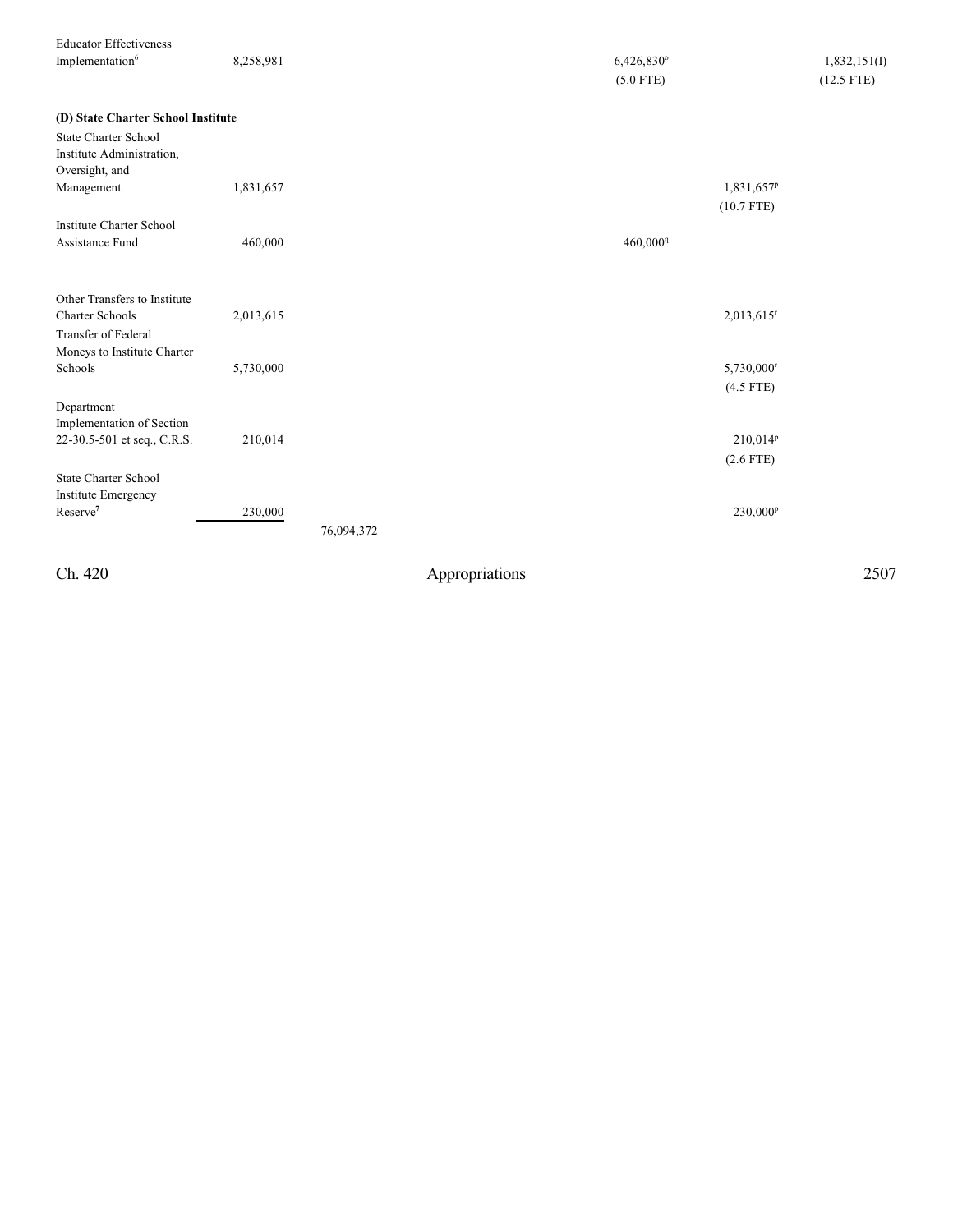|                           |              |                               | <b>APPROPRIATION FROM</b>                      |                             |                                       |                         |  |  |  |  |
|---------------------------|--------------|-------------------------------|------------------------------------------------|-----------------------------|---------------------------------------|-------------------------|--|--|--|--|
| ITEM &<br><b>SUBTOTAL</b> | <b>TOTAL</b> | <b>GENERAL</b><br><b>FUND</b> | <b>GENERAL</b><br><b>FUND</b><br><b>EXEMPT</b> | <b>CASH</b><br><b>FUNDS</b> | <b>REAPPROPRIATED</b><br><b>FUNDS</b> | FEDERAL<br><b>FUNDS</b> |  |  |  |  |
| \$                        | S            |                               |                                                |                             |                                       |                         |  |  |  |  |

76,098,637

<sup>a</sup> This amount shall be from general education development program fees.

<sup>b</sup> This amount shall be from departmental and statewide indirect cost recoveries.

<sup>c</sup> These amounts shall be from the Educator Licensure Cash Fund created in Section 22-60.5-112 (1) (a), C.R.S., and are shown for informational purposes only

because the Educator Licensure Cash Fund is continuously appropriated to the Department pursuant to Section 22-60.5-112 (1) (b) (I), C.R.S.

<sup>d</sup> These amounts shall be from the State Education Fund created in Section 17 (4) (a) of Article IX of the State Constitution. Pursuant to Section 17 (3) of Article IX of the State Constitution, appropriations from the State Education Fund are not subject to the limitation on fiscal year spending set forth in Section 20 of Article X of the State Constitution.

<sup>e</sup> Of these amounts, \$290,717 (I) shall be from the Educator Licensure Cash Fund created in Section 22-60.5-112 (1) (a), C.R.S., and is shown for informational purposes only because the Educator Licensure Cash Fund is continuously appropriated to the Department pursuant to Section 22-60.5-112 (1) (b) (I), C.R.S.; \$276,934 shall be from the State Education Fund created in Section 17 (4) (a) of Article IX of the State Constitution; \$107,030 shall be from the Public School Capital Construction Assistance Fund created in Section 22-43.7-104 (1), C.R.S.; and \$25,958 shall be from general education development program fees. Pursuant to Section 17 (3) of Article IX of the State Constitution, appropriations from the State Education Fund are not subject to the limitation on fiscal year spending set forth in Section 20 of Article X of the State Constitution.

 $f$  Of these amounts, \$324,821 is estimated to be from departmental and statewide indirect cost recoveries and \$387,037 is estimated to be transferred from various appropriations to the Department of Education.

<sup>g</sup> This amount shall be transferred from the Assistance to Public Schools, Grant Programs, Distributions, and Other Assistance, Capital Construction, Division of Public School Capital Construction Assistance line item.

h This amount shall be transferred from the Assistance to Public Schools, Categorical Programs, District Programs Required by Statute, Special Education Programs for Children with Disabilities line item.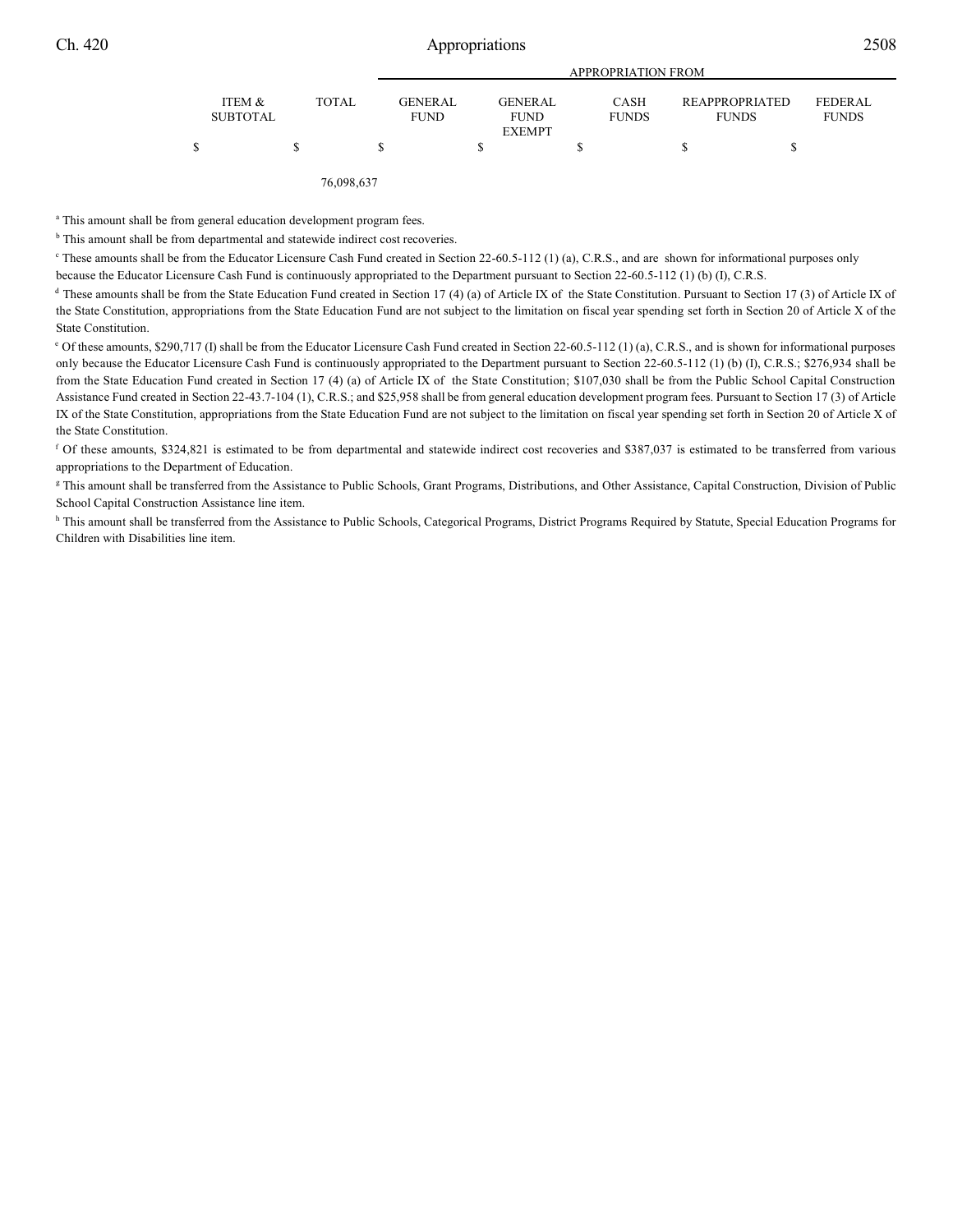<sup>i</sup> This amount shall be from interest and income earned on the investment of moneys in the Public School Fund that is credited to the State Public School Fund pursuant to Section 22-41-102 (3) (a), C.R.S. Pursuant to Section 22-2-112 (1) (i), C.R.S., publishing costs shall be paid out of State Public School Fund created in Section 22-54-114 (1), C.R.S.

<sup>j</sup> Of this amount, \$524,754 shall be transferred from various appropriations to the Department of Education and \$100,000 shall be transferred from the Assistance to Public Schools, Public School Finance, State Share of Districts' Total Program Funding line item.

 $k$  This amount shall be from various sources of cash funds.

<sup>1</sup> This amount shall be transferred from various appropriations in the Department of Education.

"These amounts from the federal grant for state assessments and related activities authorized pursuant to Title VI, Part A, Section 6113 of the federal No Child Left Behind Act of 2001 and are included for informational purposes only. The (I) notation applies to these amounts.

<sup>n</sup> Of this amount, \$15,885,363 shall be from the State Education Fund created in Section 17 (4) (a) of Article IX of the State Constitution and \$6,357,743 shall be from the State Public School Fund created in Section 22-54-114 (1), C.R.S. Pursuant to Section 17 (3) of Article IX of the State Constitution, appropriations from the State Education Fund are not subject to the limitation on fiscal year spending set forth in Section 20 of Article X of the State Constitution. The amount appropriated from the State Public School Fund shall be from General Fund moneys transferred into the State Public School Fund pursuant to Section 24-75-201.1 (1) (d) (XI.5) (B), C.R.S. <sup>o</sup> This amount shall be from the State Education Fund created in Section 17 (4) (a) of Article IX of the State Constitution. This amount shall be from moneys transferred from the Tax Amnesty Cash Fund to the State Education Fund pursuant to Section 39-21-202 (2) (b) (II), C.R.S.

P These amounts shall be transferred from the Assistance to Public Schools, Public School Finance, State Share of Districts' Total Program Funding line item.

<sup>q</sup> This amount shall be from the Institute Charter School Assistance Fund created in Section 22-30.5-515.5 (1) (a), C.R.S.

These amounts shall be transferred from various line items in the Assistance to Public Schools section.

#### **(2) ASSISTANCE TO PUBLIC SCHOOLS**

| (A) Public School Finance                                                                 |               |               |              |                           |                             |  |  |  |  |
|-------------------------------------------------------------------------------------------|---------------|---------------|--------------|---------------------------|-----------------------------|--|--|--|--|
| Administration                                                                            | 1,501,265     |               |              | $20.418^a$<br>$(0.2$ FTE) | $1,480,847^b$<br>(17.0 FTE) |  |  |  |  |
| State Share of Districts'<br>Total Program Funding <sup>8</sup><br>Hold-harmless Full-day | 3.309.457.170 | 2,482,867,253 | 312.202.624° | 514,387,293 <sup>d</sup>  |                             |  |  |  |  |
| Kindergarten Funding                                                                      | 6,844,486     |               |              | $6,844,486$ <sup>e</sup>  |                             |  |  |  |  |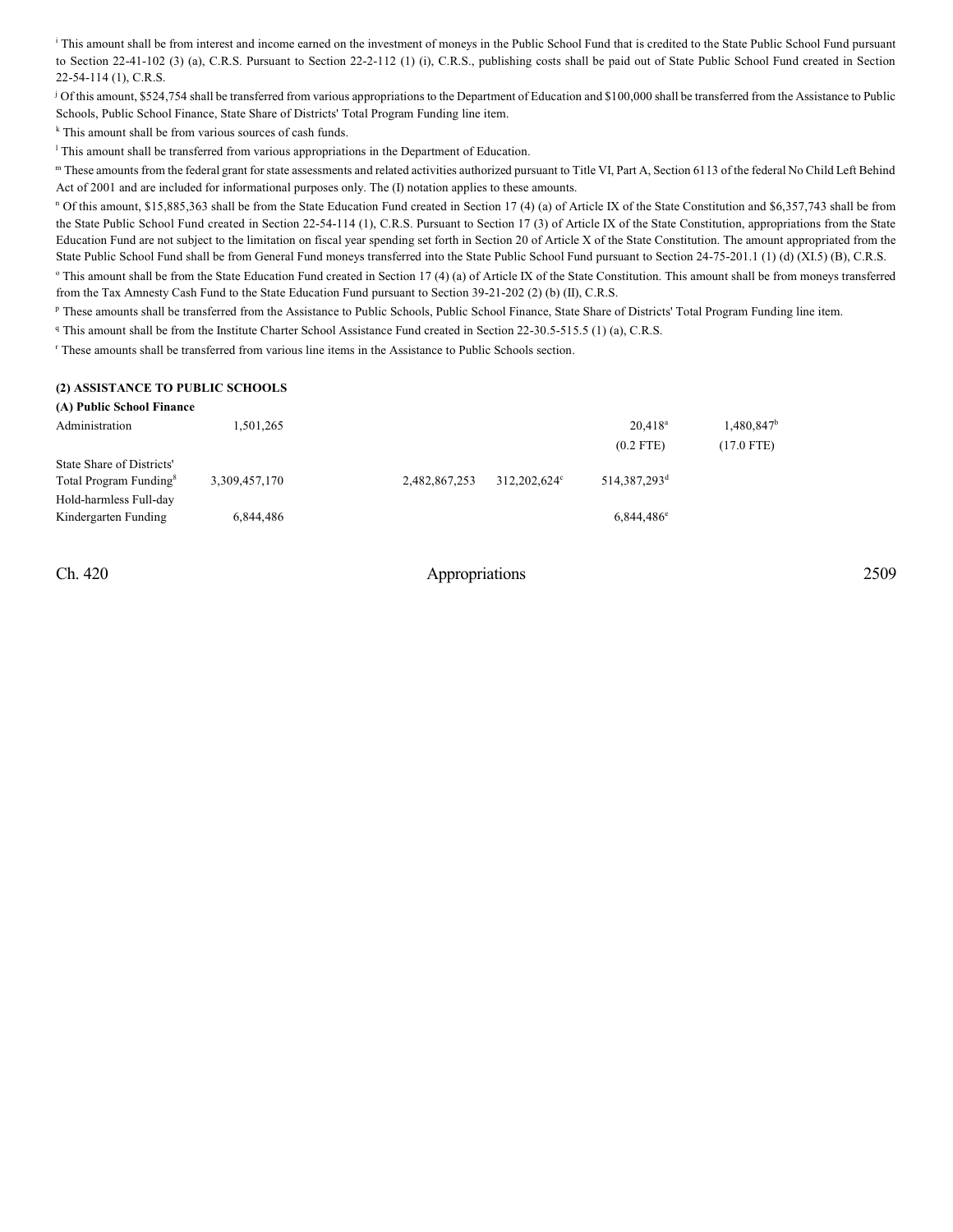|                                                                    |                           |              | <b>APPROPRIATION FROM</b>     |                                                |   |                      |                                |    |                         |
|--------------------------------------------------------------------|---------------------------|--------------|-------------------------------|------------------------------------------------|---|----------------------|--------------------------------|----|-------------------------|
|                                                                    | ITEM &<br><b>SUBTOTAL</b> | <b>TOTAL</b> | <b>GENERAL</b><br><b>FUND</b> | <b>GENERAL</b><br><b>FUND</b><br><b>EXEMPT</b> |   | CASH<br><b>FUNDS</b> | REAPPROPRIATED<br><b>FUNDS</b> |    | FEDERAL<br><b>FUNDS</b> |
|                                                                    | \$                        | S            | \$                            | \$                                             | S |                      | \$                             | \$ |                         |
| District Per Pupil<br>Reimbursements for<br>Juveniles Held in Jail | 100,000<br>3,317,902,921  |              |                               |                                                |   | $100,000^{\rm a}$    |                                |    |                         |

<sup>a</sup> These amounts shall be from the Read-to-Achieve Cash Fund created in Section 22-7-908 (1), C.R.S.

<sup>b</sup> This amount shall be transferred from the Assistance to Public Schools, Public School Finance, State Share of Districts' Total Program Funding line item.

<sup>c</sup> This amount shall be from the General Fund Exempt Account created in Section 24-77-103.6 (2), C.R.S.

<sup>d</sup> Of this amount, \$324,464,882 shall be from the State Education Fund created in Section 17 (4) (a) of Article IX of the State Constitution, and \$189,922,411 shall be from the State Public School Fund created in Section 22-54-114 (1), C.R.S. Pursuant to Section 17 (3) of Article IX of the State Constitution, appropriations from the State Education Fund are not subject to the limitation on fiscal year spending set forth in Section 20 of Article X of the State Constitution. Of the amount appropriated from the State Public School Fund, \$75,606,535 is estimated to be from reserves in the State Public School Fund, \$69,824,000 is estimated to be from federal mineral leasing revenues transferred to the State Public School Fund pursuant to Sections 22-54-114 (1) and 34-63-102, C.R.S., \$36,000,000 is estimated to be from public school lands revenues made available pursuant to Sections 8 through 10 of S.B. 11-230, and \$8,491,876 shall be from interest and income earned on the investment of moneys in the Public School Fund that is credited to the State Public School Fund pursuant to Section 22-41-102 (3) (a), C.R.S.

<sup>e</sup> This amount shall be from the State Education Fund created in Section 17 (4) (a) of Article IX of the State Constitution. Pursuant to Section 17 (3) of Article IX of the State Constitution, appropriations from the State Education Fund are not subject to the limitation on fiscal year spending set forth in Section 20 of Article X of the State Constitution.

### **(B) Categorical Programs**

(1) District Programs Required by Statute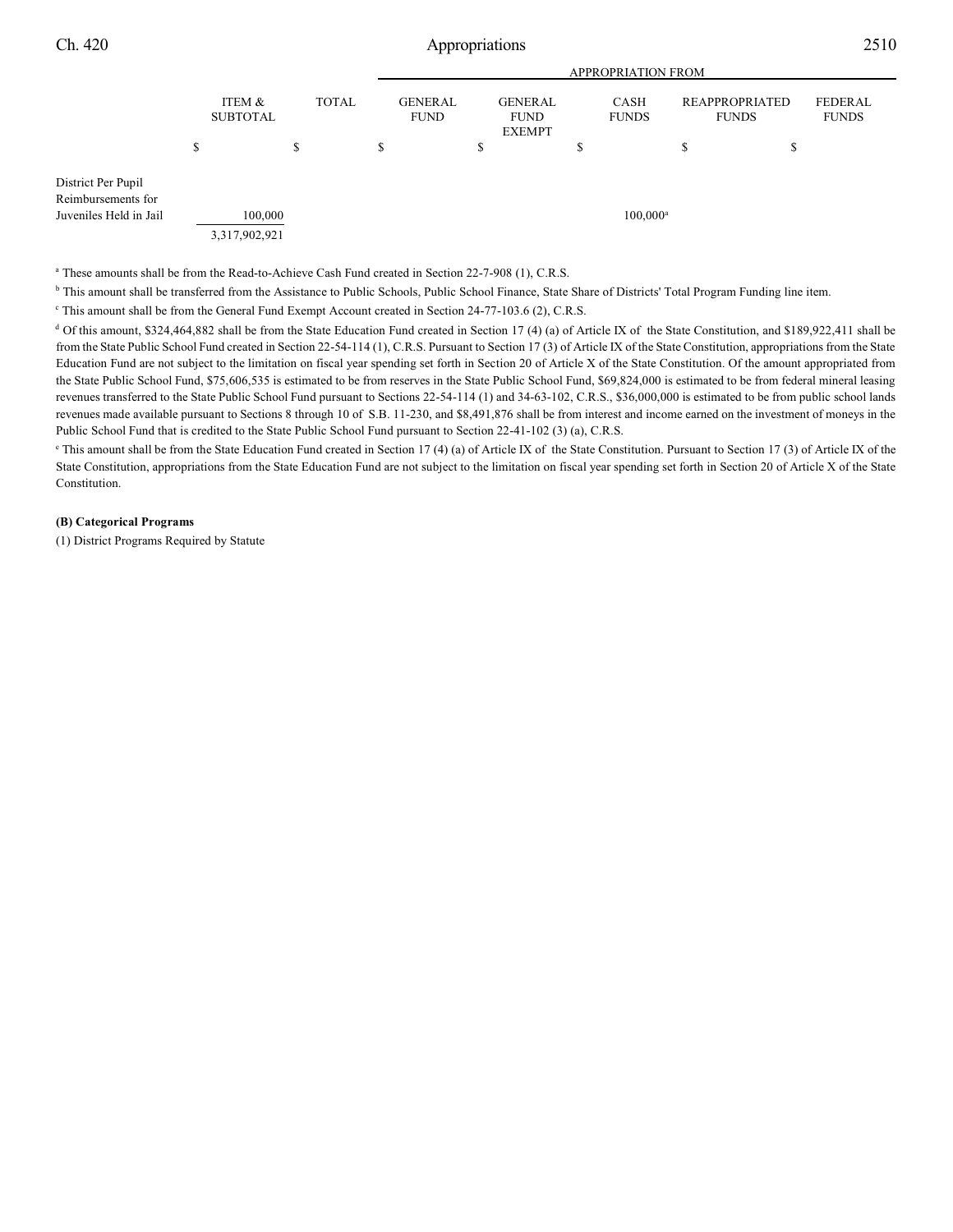| Ch. 420                                                 |             | Appropriations |                         |             | 2511               |
|---------------------------------------------------------|-------------|----------------|-------------------------|-------------|--------------------|
| <b>Health Education</b>                                 | 1,005,396   | 300,000        | 705,396 <sup>a</sup>    |             |                    |
| Comprehensive                                           |             |                |                         |             |                    |
| Center Aid                                              | 959,379     | 787,645        | 171,734 <sup>a</sup>    |             |                    |
| Small Attendance                                        |             |                |                         |             |                    |
|                                                         |             |                | $(1.0$ FTE)             |             |                    |
| Grant Program                                           | 7,493,560   | 5,788,807      | 1,704,753 <sup>a</sup>  |             |                    |
| <b>Student Services</b>                                 |             |                |                         |             |                    |
| Expelled and At-risk                                    |             |                |                         |             |                    |
|                                                         |             |                | $(0.5$ FTE)             |             |                    |
| Programs for Gifted and<br><b>Talented Children</b>     | 9,473,606   | 5,500,000      | 3,973,606 <sup>a</sup>  |             |                    |
| Special Education                                       |             |                |                         |             |                    |
|                                                         | 24,218,018  | 17,792,850     | 6,425,168 <sup>a</sup>  |             |                    |
| Assistance for Career and<br><b>Technical Education</b> |             |                |                         |             |                    |
| Distribution of State                                   |             |                |                         |             |                    |
| of Higher Education for                                 |             |                |                         |             |                    |
| Transfer to the Department                              |             |                |                         |             |                    |
|                                                         |             |                | $(2.0$ FTE)             |             |                    |
| Transportation                                          | 52,417,107  | 36,922,227     | 15,494,880 <sup>e</sup> |             |                    |
| Public School                                           |             |                |                         |             |                    |
| (2) Other Categorical Programs                          |             |                |                         |             |                    |
|                                                         |             |                |                         |             | $(4.6$ FTE)        |
| Proficiency Program                                     | 25,751,974  | 3,101,598      | 11,358,657 <sup>a</sup> |             | $11,291,719(I)^d$  |
| English Language                                        |             |                |                         |             |                    |
|                                                         |             |                |                         | $(1.0$ FTE) | $(63.5$ FTE)       |
| with Disabilities                                       | 293,472,248 | 71,572,347     | 63,069,594ª             | $101,812^b$ | $158,728,495(I)^c$ |
| Programs for Children                                   |             |                |                         |             |                    |
| Special Education                                       |             |                |                         |             |                    |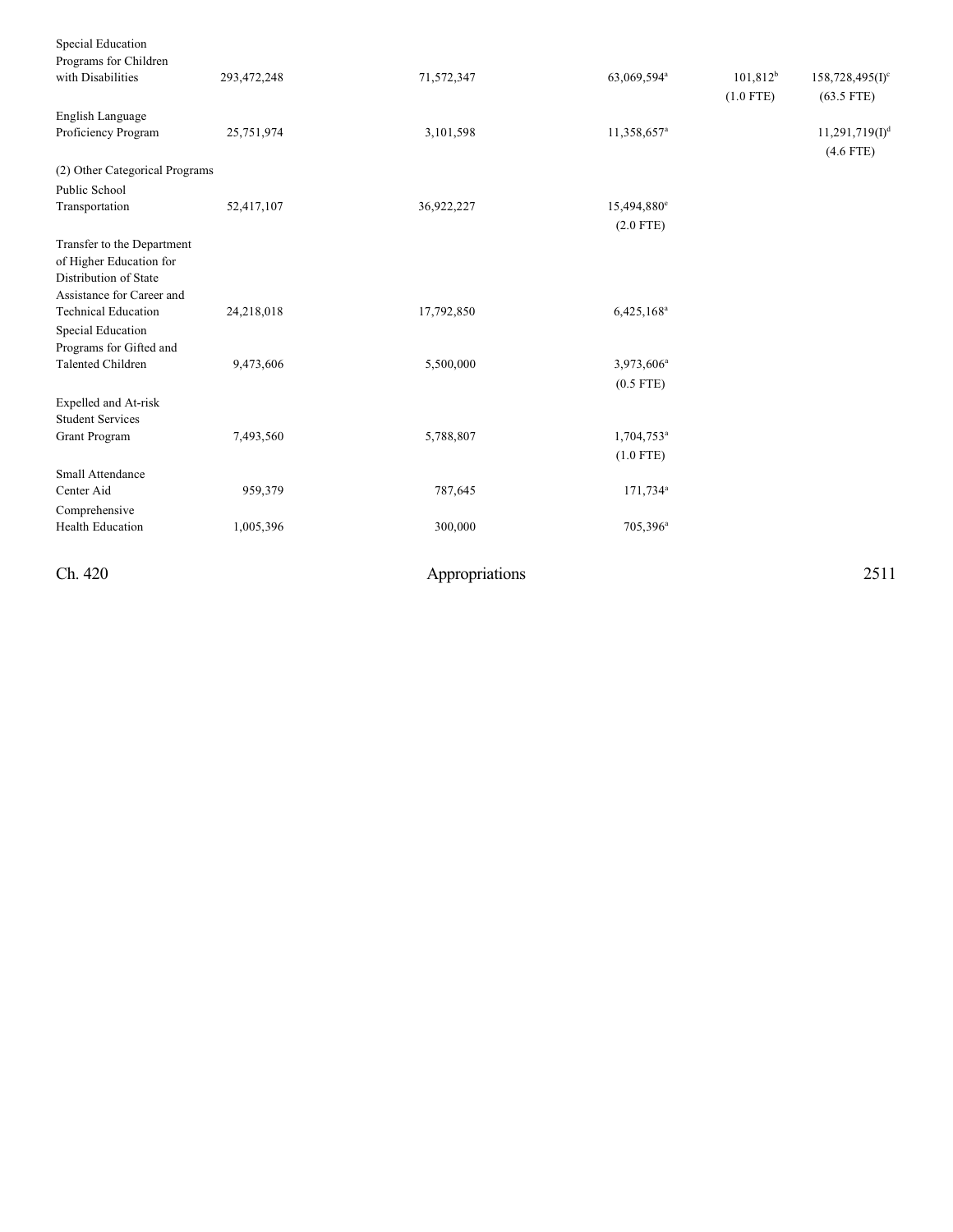| Ch. 420 | Appropriations            |              |                               |                                                |                           |                                |                         | 2512 |  |
|---------|---------------------------|--------------|-------------------------------|------------------------------------------------|---------------------------|--------------------------------|-------------------------|------|--|
|         |                           |              |                               |                                                | <b>APPROPRIATION FROM</b> |                                |                         |      |  |
|         | ITEM &<br><b>SUBTOTAL</b> | <b>TOTAL</b> | <b>GENERAL</b><br><b>FUND</b> | <b>GENERAL</b><br><b>FUND</b><br><b>EXEMPT</b> | CASH<br><b>FUNDS</b>      | REAPPROPRIATED<br><b>FUNDS</b> | FEDERAL<br><b>FUNDS</b> |      |  |
|         |                           | \$           | \$                            |                                                | ъ                         | D                              |                         |      |  |
|         |                           |              |                               |                                                | $(1.0$ FTE)               |                                |                         |      |  |
|         | 414,791,288               |              |                               |                                                |                           |                                |                         |      |  |

<sup>a</sup> These amounts shall be from the State Education Fund created in Section 17 (4) (a) of Article IX of the State Constitution. Pursuant to Section 17 (3) of Article IX of the State Constitution, appropriations from the State Education Fund are not subject to the limitation on fiscal year spending set forth in Section 20 of Article X of the State Constitution.

<sup>b</sup> This amount shall be from federal funds transferred from the Department of Human Services.

<sup>c</sup> This amount shall be from federal funds authorized pursuant to the federal Individuals with Disabilities Education Act and is included for informational purposes only.

<sup>d</sup> This amount shall be from federal funds authorized pursuant to Title III of the federal No Child Left Behind Act of 2001 and is included for informational purposes only.

<sup>e</sup> Of this amount, \$15,044,880 shall be from the State Education Fund created in Section 17 (4) (a) of Article IX of the State Constitution and \$450,000 shall be from the Public School Transportation Fund created in Section 22-51-103 (1), C.R.S. Pursuant to Section 17 (3) of Article IX of the State Constitution, appropriations from the State Education Fund are not subject to the limitation on fiscal year spending set forth in Section 20 of Article X of the State Constitution.

#### **(C) Grant Programs, Distributions, and Other Assistance**

| (1) Health and Nutrition          |             |             |                        |
|-----------------------------------|-------------|-------------|------------------------|
| <b>Federal Nutrition Programs</b> | 156,631,328 | 82,327      | 156,549,001(I)         |
|                                   |             | $(0.9$ FTE) | $(8.1$ FTE)            |
| State Match for                   |             |             |                        |
| School Lunch Program              | 2,472,644   |             | 2,472,644 <sup>a</sup> |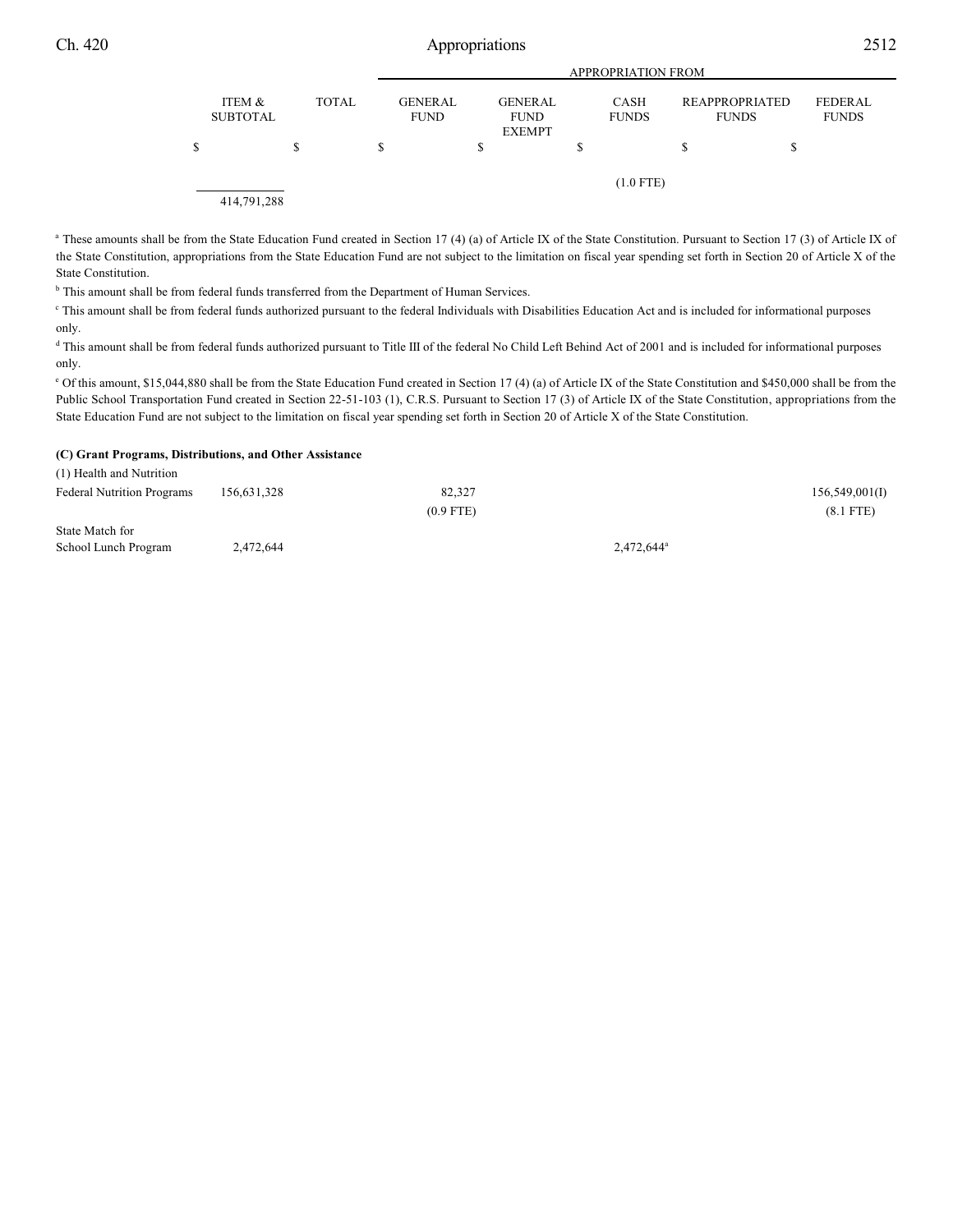| 850,000                                                |         | 850,000 <sup>b</sup>             |
|--------------------------------------------------------|---------|----------------------------------|
|                                                        |         |                                  |
| 700,000                                                | 700,000 |                                  |
|                                                        |         |                                  |
| 843,495                                                |         | $143,495^{\circ}$<br>$700,000$ c |
|                                                        |         |                                  |
| 142,073                                                |         | $142,073$ <sup>d</sup>           |
|                                                        |         | $(1.4$ FTE)                      |
|                                                        |         |                                  |
|                                                        |         |                                  |
|                                                        |         |                                  |
| 874,831                                                |         | 874,831 <sup>e</sup>             |
|                                                        |         | $(9.0$ FTE)                      |
|                                                        |         |                                  |
|                                                        |         |                                  |
| 44,000,000                                             |         |                                  |
|                                                        |         |                                  |
| 50,000                                                 |         | $50,000$ <sup>e</sup>            |
|                                                        |         |                                  |
| 5,000,000                                              |         | $5,000,000$ <sup>b</sup>         |
|                                                        |         |                                  |
|                                                        |         |                                  |
| 5,242,516                                              |         | 5,242,516 <sup>f</sup>           |
|                                                        |         | $(1.0$ FTE)                      |
| (4) Professional Development and Instructional Support |         |                                  |
| 441,808                                                |         | 441,808 <sup>b</sup>             |
|                                                        |         | $(5.0$ FTE)                      |
|                                                        |         | 44,000,000 <sup>e</sup>          |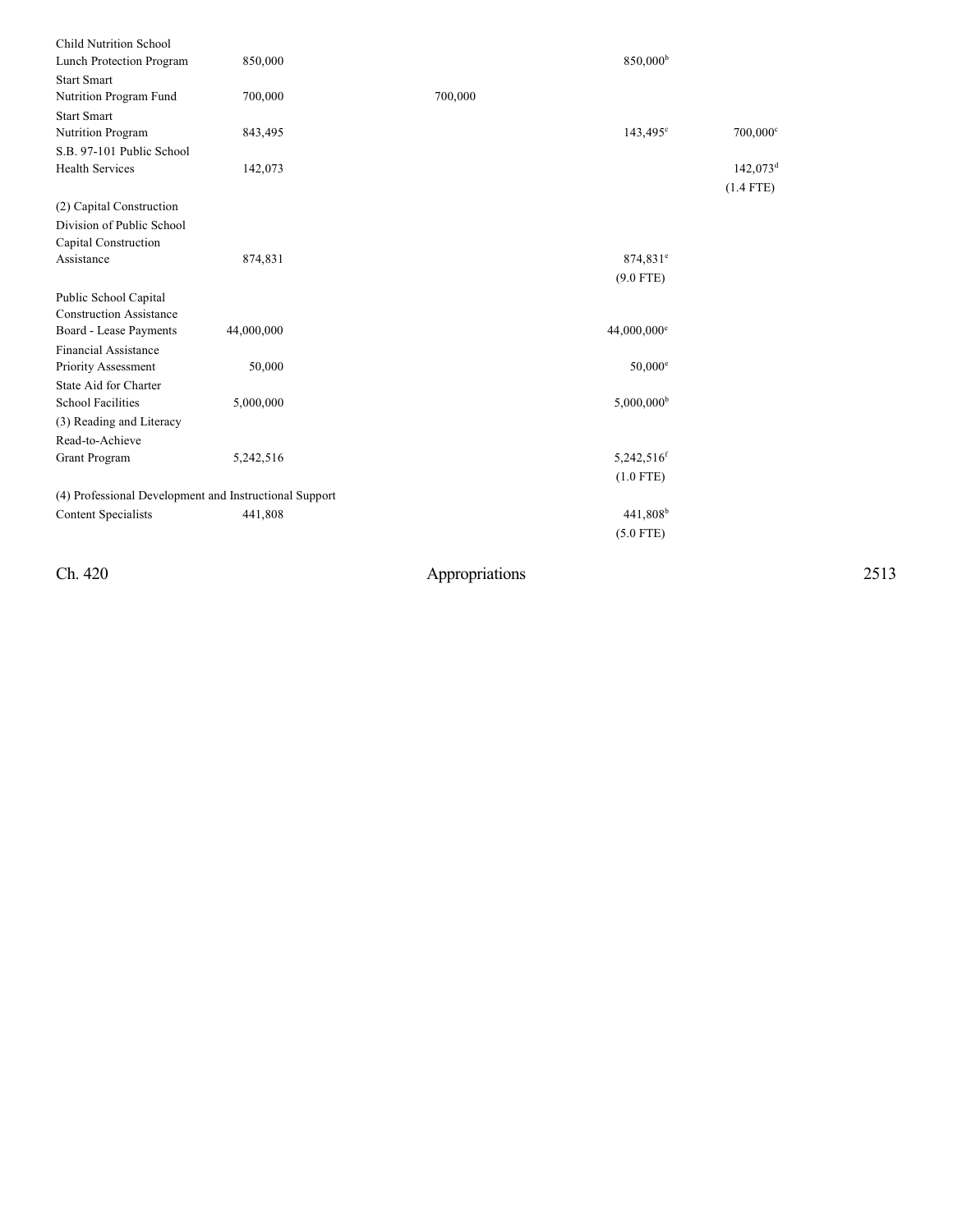|                                             |                           | <b>APPROPRIATION FROM</b> |    |                               |    |                                                |    |                             |                                       |                                |
|---------------------------------------------|---------------------------|---------------------------|----|-------------------------------|----|------------------------------------------------|----|-----------------------------|---------------------------------------|--------------------------------|
|                                             | ITEM &<br><b>SUBTOTAL</b> | <b>TOTAL</b>              |    | <b>GENERAL</b><br><b>FUND</b> |    | <b>GENERAL</b><br><b>FUND</b><br><b>EXEMPT</b> |    | <b>CASH</b><br><b>FUNDS</b> | <b>REAPPROPRIATED</b><br><b>FUNDS</b> | <b>FEDERAL</b><br><b>FUNDS</b> |
|                                             | \$                        | \$                        | \$ |                               | \$ |                                                | \$ |                             | \$<br>\$                              |                                |
| Office of Dropout<br>Prevention and Student |                           |                           |    |                               |    |                                                |    |                             |                                       |                                |
| Reengagement                                | 3,000,000                 |                           |    |                               |    |                                                |    |                             |                                       | 3,000,000(I)<br>$(2.3$ FTE)    |
| (5) Facility Schools                        |                           |                           |    |                               |    |                                                |    |                             |                                       |                                |
| Facility Schools Unit and                   |                           |                           |    |                               |    |                                                |    |                             |                                       |                                |
| <b>Facility Schools Board</b>               | 258,575                   |                           |    |                               |    |                                                |    |                             | 258,575 <sup>g</sup>                  |                                |
|                                             |                           |                           |    |                               |    |                                                |    |                             | $(3.0$ FTE)                           |                                |
| <b>Facility School Funding</b>              | 14,355,000                |                           |    |                               |    |                                                |    | 14,355,000 <sup>b</sup>     |                                       |                                |
| (6) Other Assistance                        |                           |                           |    |                               |    |                                                |    |                             |                                       |                                |
| Appropriated                                |                           |                           |    |                               |    |                                                |    |                             |                                       |                                |
| <b>Sponsored Programs</b>                   | 281,945,000               |                           |    |                               |    |                                                |    | $2,350,000$ <sup>h</sup>    | $4,595,000^{\rm i}$                   | 275,000,000(I)                 |
|                                             | 282,390,000               |                           |    |                               |    |                                                |    | $2,795,000$ <sup>h</sup>    |                                       |                                |
|                                             |                           |                           |    |                               |    |                                                |    | $(1.0$ FTE)                 | $(6.0$ FTE)                           | $(67.0$ FTE)                   |
| School Counselor                            |                           |                           |    |                               |    |                                                |    |                             |                                       |                                |
| Corps Grant Program                         | 4,520,000                 |                           |    |                               |    |                                                |    | $4,520,000$ <sup>b</sup>    |                                       |                                |
|                                             |                           |                           |    |                               |    |                                                |    | $(1.0$ FTE)                 |                                       |                                |
| Contingency Reserve Fund                    | 1,000,000                 |                           |    |                               |    |                                                |    | 1,000,000                   |                                       |                                |
| Supplemental On-line                        |                           |                           |    |                               |    |                                                |    |                             |                                       |                                |
| <b>Education Services</b>                   | 480,000                   |                           |    |                               |    |                                                |    | $480,000^k$                 |                                       |                                |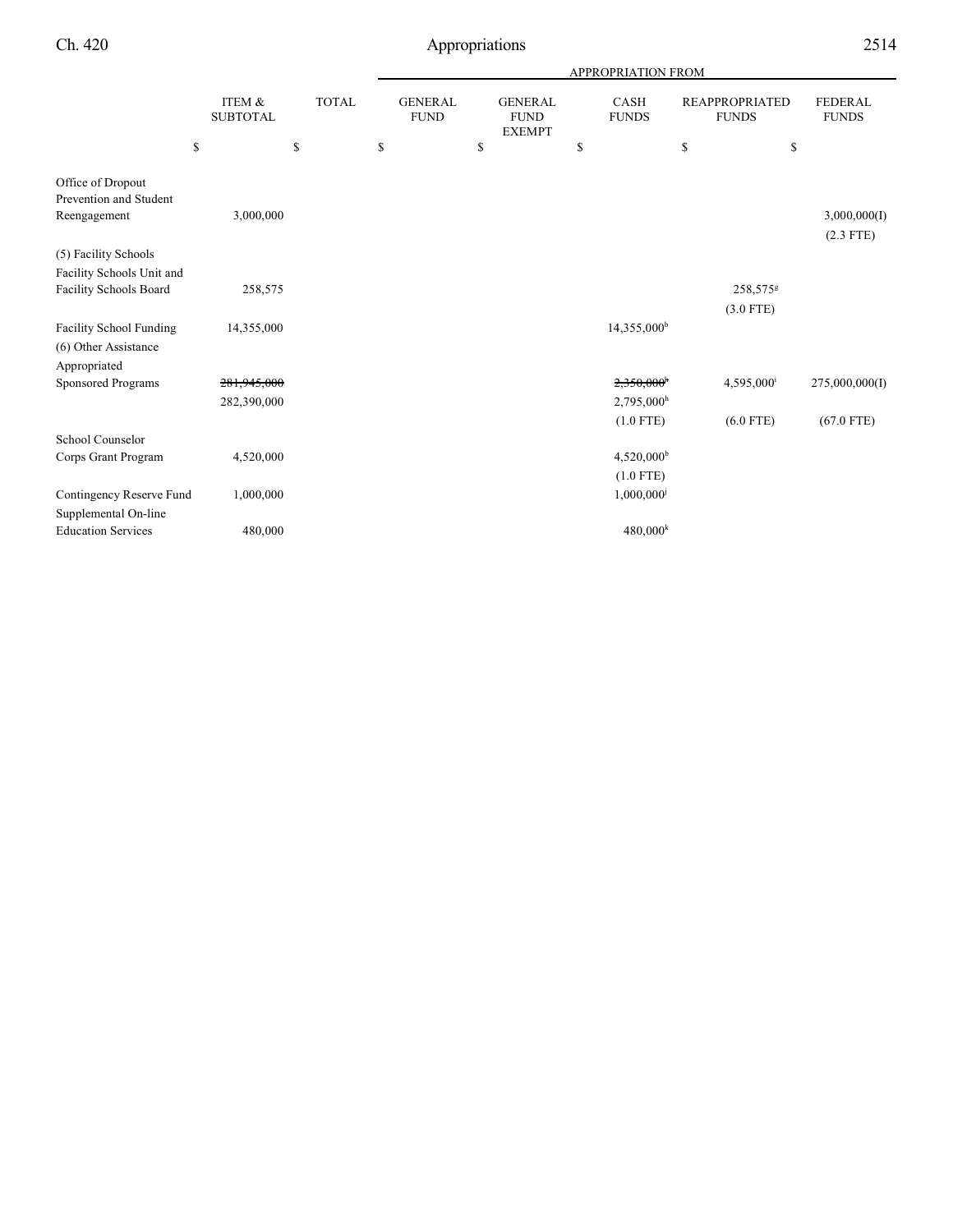<sup>a</sup> This amount shall be from interest and income earned on the investment of moneys in the Public School Fund that is credited to the State Public School Fund pursuant to Section 22-41-102 (3) (a), C.R.S.

<sup>b</sup> These amounts shall be from the State Education Fund created in Section 17 (4) (a) of Article IX of the State Constitution. Pursuant to Section 17 (3) of Article IX of the State Constitution, appropriations from the State Education Fund are not subject to the limitation on fiscal year spending set forth in Section 20 of Article X of the State Constitution.

 $\degree$  These amounts shall be from the Start Smart Nutrition Program Fund created in Section 22-82.7-105 (1), C.R.S., including \$700,000 reappropriated funds from the General Fund moneys appropriated to the Start Smart Nutrition Program Fund line item in FY 2012-13 and \$143,495 cash funds from fund reserves.

<sup>d</sup> This amount shall be from federal Medicaid funds transferred from the Transfer to Department of Education for Public School Health Services line item in the Department of Health Care Policy and Financing.

<sup>e</sup> These amounts shall be from the Public School Capital Construction Assistance Fund created in Section 22-43.7-104 (1), C.R.S.

<sup>f</sup> This amount shall be from the transfer of tobacco settlement moneys to the Read-to-Achieve Cash Fund created in Section 22-7-908 (1), C.R.S., pursuant to Section 24-75-1104.5 (1) (h), C.R.S. Pursuant to Section 24-22-116 (2) (a) (I), C.R.S., tobacco litigation settlement funds are not state fiscal year spending as defined in Section 20 of Article X of the State Constitution.

<sup>g</sup> This amount shall be transferred from the Assistance to Public Schools, Grant Programs, Distributions, and Other Assistance, Facility Schools, Facility School Funding line item.

<sup>h</sup> Of this amount, \$1,540,000 \$1,985,000 shall be from various grants and donations and \$810,000 shall be from fees and charges for workshops, conferences, training programs, and seminars.

<sup>i</sup> This amount shall be transferred from the Division of Child Care in the Department of Human Services.

This amount shall be from school district reimbursements that are credited to the Contingency Reserve Fund created in Section 22-54-117 (1) (a), C.R.S., pursuant to Section 22-54-117 (1) (c), C.R.S.

<sup>k</sup> This amount shall be from federal mineral leasing revenues transferred to the State Public School Fund pursuant to Sections 22-54-114 (1) and 34-63-102, C.R.S.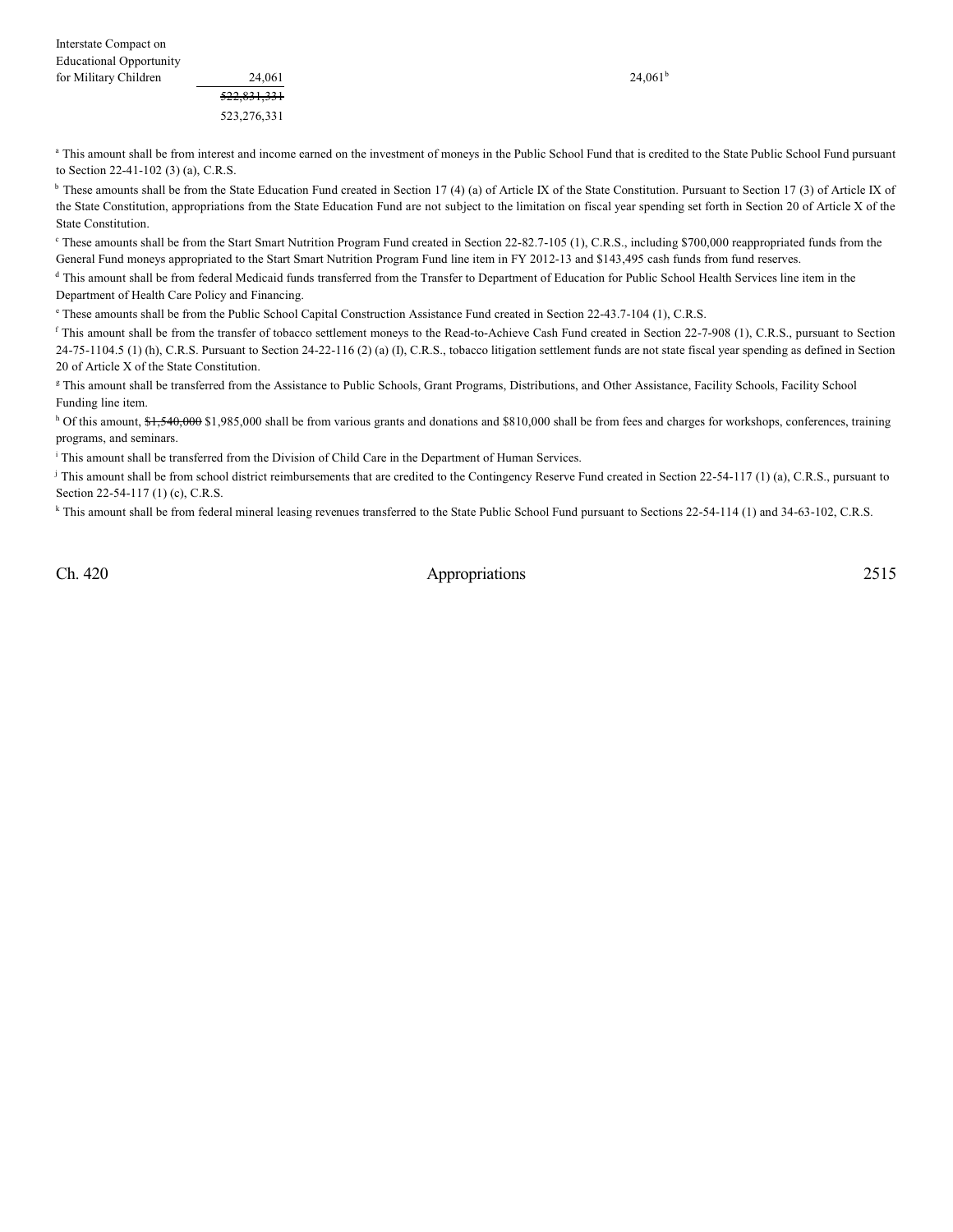|                                                                                                     |                           |                                      |                               | APPROPRIATION FROM                             |                                     |                                       |                                |  |  |  |  |
|-----------------------------------------------------------------------------------------------------|---------------------------|--------------------------------------|-------------------------------|------------------------------------------------|-------------------------------------|---------------------------------------|--------------------------------|--|--|--|--|
|                                                                                                     | ITEM &<br><b>SUBTOTAL</b> | <b>TOTAL</b>                         | <b>GENERAL</b><br><b>FUND</b> | <b>GENERAL</b><br><b>FUND</b><br><b>EXEMPT</b> | CASH<br><b>FUNDS</b>                | <b>REAPPROPRIATED</b><br><b>FUNDS</b> | <b>FEDERAL</b><br><b>FUNDS</b> |  |  |  |  |
|                                                                                                     | \$                        | \$                                   | \$<br>\$                      |                                                | \$                                  | \$<br>\$                              |                                |  |  |  |  |
|                                                                                                     |                           | <del>525,540.</del><br>4,255,970,540 |                               |                                                |                                     |                                       |                                |  |  |  |  |
| (3) LIBRARY PROGRAMS                                                                                |                           |                                      |                               |                                                |                                     |                                       |                                |  |  |  |  |
| Administration                                                                                      | 999,598                   |                                      | 749,598<br>$(11.8$ FTE)       |                                                | 250,000 <sup>a</sup><br>$(2.5$ FTE) |                                       |                                |  |  |  |  |
| Federal Library Funding                                                                             | 3,031,787                 |                                      |                               |                                                |                                     |                                       | 3,031,787(I)<br>$(23.8$ FTE)   |  |  |  |  |
| <b>Broadband Technology</b><br>Opportunities Program                                                | 1,219,460                 |                                      |                               |                                                | 443,274 <sup>a</sup>                |                                       | 776,186(I)                     |  |  |  |  |
|                                                                                                     |                           |                                      |                               |                                                |                                     |                                       | $(4.5$ FTE)                    |  |  |  |  |
| Colorado Library<br>Consortium                                                                      | 1,000,000                 |                                      | 1,000,000                     |                                                |                                     |                                       |                                |  |  |  |  |
| Colorado Virtual Library<br>Colorado Talking Book<br>Library, Building<br>Maintenance and Utilities | 379,796                   |                                      | 359,796                       |                                                | $20,000^a$                          |                                       |                                |  |  |  |  |
| Expenses                                                                                            | 70,660                    |                                      | 70,660                        |                                                |                                     |                                       |                                |  |  |  |  |
| Reading Services<br>for the Blind <sup>9</sup>                                                      | 350,000                   |                                      |                               |                                                |                                     | 350,000 <sup>b</sup>                  |                                |  |  |  |  |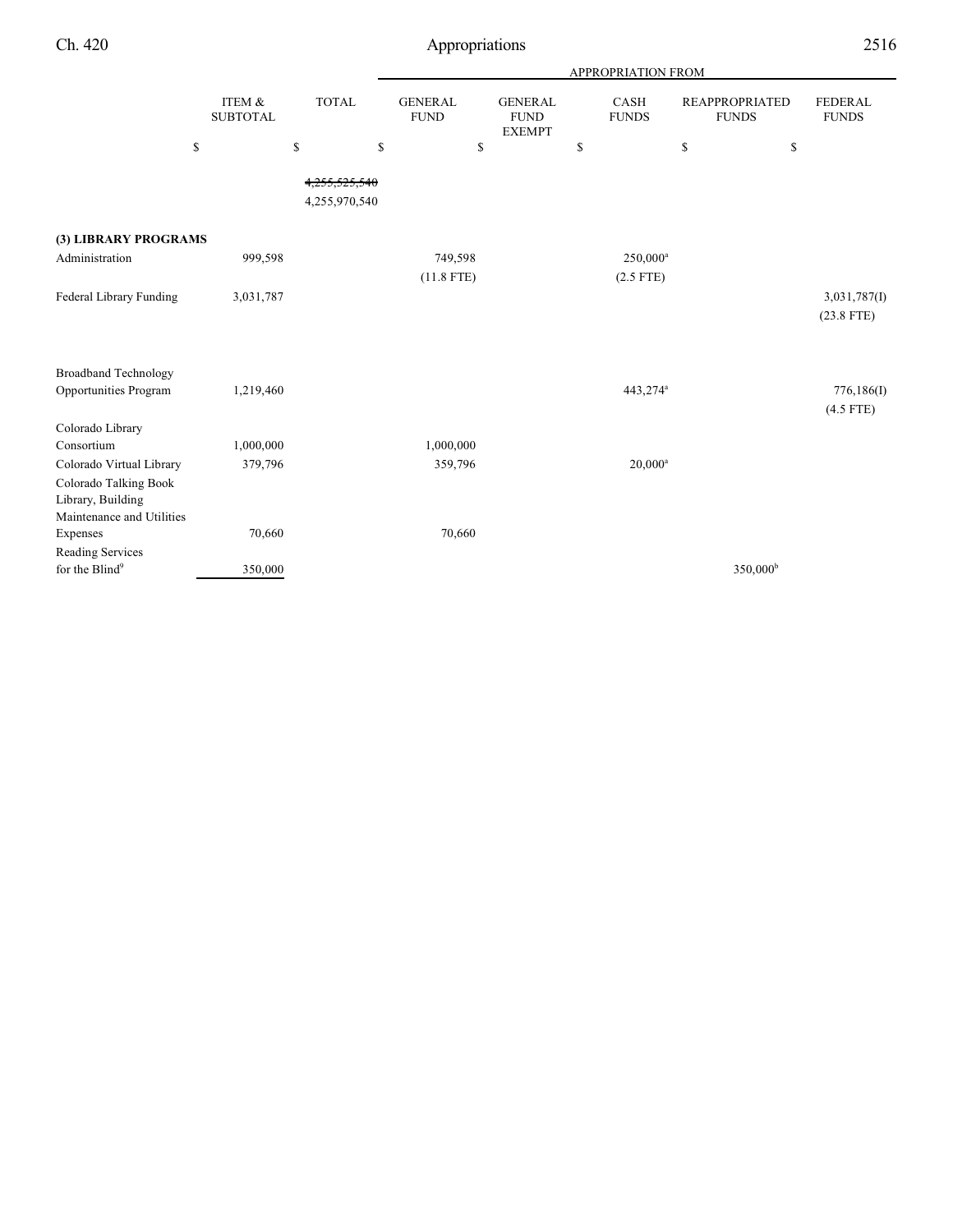# 7,051,301

<sup>a</sup> These amounts shall be from grants and donations.

<sup>b</sup> This amount shall be from moneys appropriated from the Colorado Disabled Telephone Users Fund to the Department of Regulatory Agencies, to be credited to the Reading Services for the Blind Cash Fund created in Section 24-90-105.5 (5), C.R.S., pursuant to Section 40-17-104 (1), C.R.S.

# **(4) SCHOOL FOR THE DEAF AND THE BLIND**

| (A) School Operations       |               |            |
|-----------------------------|---------------|------------|
| <b>Personal Services</b>    | 9, 121, 285   |            |
|                             | $(141.3$ FTE) |            |
| Early Intervention Services | 1,165,533     |            |
|                             | $(10.0$ FTE)  |            |
| Shift Differential          | 83,985        |            |
| <b>Operating Expenses</b>   | 417,277       |            |
| Vehicle Lease Payments      | 26,666        |            |
| Utilities                   | 554,810       |            |
| Allocation of State and     |               |            |
| Federal Categorical         |               |            |
| Program Funding             | 170,000       |            |
|                             | $(0.4$ FTE)   |            |
| Medicaid Reimbursements     |               |            |
| for Public School Health    |               |            |
| Services                    | 150,000       |            |
|                             | $(1.5$ FTE)   |            |
|                             | 11,689,556    | 10,159,240 |

Ch. 420 Appropriations 2517

 $1,530,316^a$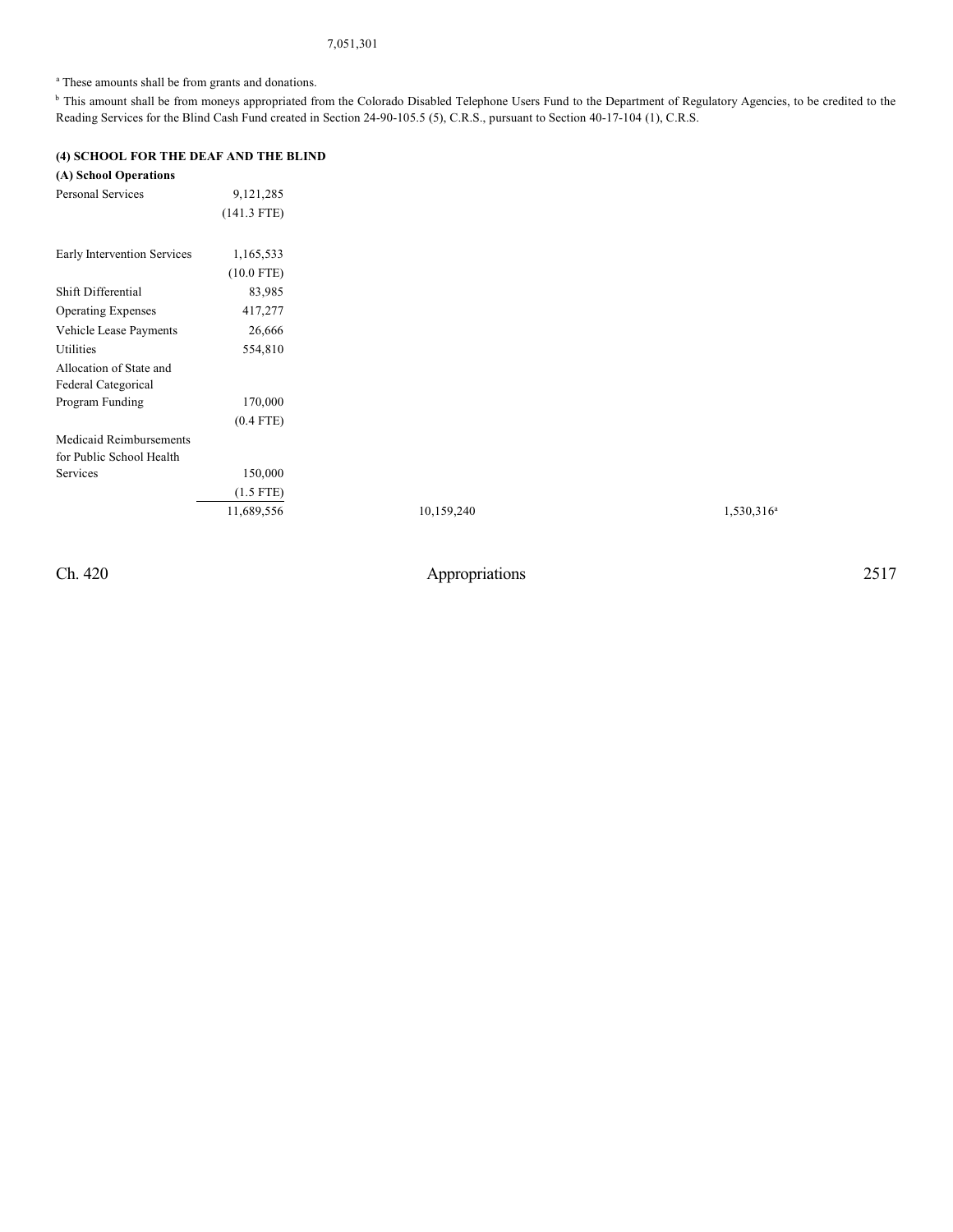|                           |       | APPROPRIATION FROM             |  |                               |  |                             |  |                                       |                                |  |  |  |
|---------------------------|-------|--------------------------------|--|-------------------------------|--|-----------------------------|--|---------------------------------------|--------------------------------|--|--|--|
| ITEM &<br><b>SUBTOTAL</b> | TOTAL | <b>GENER AL</b><br><b>FUND</b> |  | <b>GENERAL</b><br><b>FUND</b> |  | <b>CASH</b><br><b>FUNDS</b> |  | <b>REAPPROPRIATED</b><br><b>FUNDS</b> | <b>FEDERAL</b><br><b>FUNDS</b> |  |  |  |
|                           |       |                                |  | <b>EXEMPT</b>                 |  |                             |  |                                       |                                |  |  |  |
|                           |       |                                |  |                               |  |                             |  |                                       |                                |  |  |  |

<sup>a</sup> Of this amount, \$1,175,316 shall be transferred from the Assistance to Public Schools, Grant Programs, Distributions, and Other Assistance, Facility Schools, Facility School Funding line item, \$170,000 shall be transferred from various line items in the Assistance to Public Schools, Categorical Programs section, \$150,000 shall be from federal Medicaid funds transferred from the Public School Health Services line item in Other Medical Services in the Department of Health Care Policy and Financing pursuant to the S.B. 97-101 Public School Health Services program, and, \$35,000 shall be transferred from federal Child Nutrition Act funds appropriated in the Assistance to Public Schools, Grant Programs, Distributions, and Other Assistance, Other Assistance, Appropriated Sponsored Programs line item.

#### **(B) Special Purpose**

| Fees and Conferences         | 120,000     |
|------------------------------|-------------|
| <b>Outreach Services</b>     | 1,025,000   |
|                              | $(5.4$ FTE) |
| Tuition from                 |             |
| <b>Out-of-state Students</b> | 200,000     |
| Grants                       | 1,200,000   |
|                              | $(9.0$ FTE) |
|                              | 2,545,000   |
|                              |             |

<sup>a</sup> Of this amount, \$755,000 shall be from fees collected from school districts, boards of cooperative services, and private entities for the purposes of outreach services, \$200,000 shall be tuition payments received from other states, and \$120,000 shall be from fees and charges for workshops and conferences. <sup>b</sup> This amount shall be from various federal funds transferred from the Assistance to Public Schools section.

14,234,556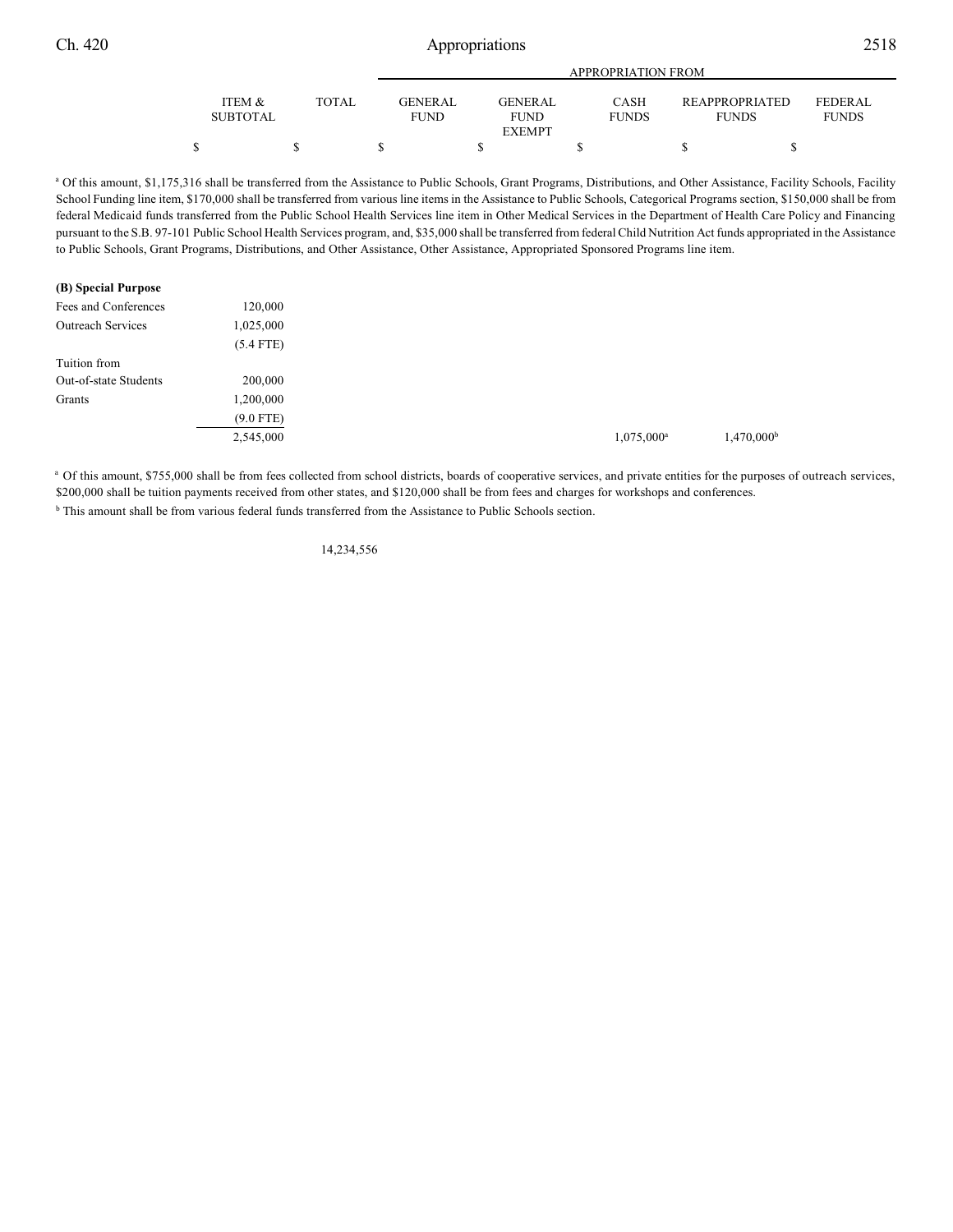| TOTALS PART III    |                                                    |  |                            |              |                |
|--------------------|----------------------------------------------------|--|----------------------------|--------------|----------------|
| <b>(EDUCATION)</b> | $$4,352,905,769$ $$2,645,822,290$ $$312,202,624^a$ |  | <del>\$742,098,282</del>   | \$24,078,570 | \$628,704,003° |
|                    | \$4,353,355,034 \$2,645,826,555                    |  | \$742,543,282 <sup>b</sup> |              |                |

<sup>a</sup> This amount shall be from the General Fund Exempt Account created in Section 24-77-103.6 (2), C.R.S.

 $b$  Of this amount, \$3,510,583 contains an (I) notation.

 $c$  Of this amount, \$628,704,003 contains an (I) notation.

**FOOTNOTES** -- The following statements are referenced to the numbered footnotes throughout section 2.

- 5 Department of Education, Management and Administration, Assessments and Data Analyses, Development of Science and Social Studies Assessments and Updating Existing Assessments COLORADO STUDENT ASSESSMENT PROGRAM -- It is the intent of the General Assembly that the Department use \$6,357,743 of the cash funds appropriation to this line item to develop new statewide science and social studies assessments and update the alternate assessment for students with significant cognitive disabilities and the Colorado English Language Assessments to align with statewide academic standards.
- 6 Department of Education, Management and Administration, Assessments and Data Analyses, Educator Effectiveness Implementation -- It is the intent of the General Assembly that the cash funds appropriation to this line item from the State Education Fund remain available until the close of FY 2014-15.
- 7 Department of Education, Management and Administration, State Charter School Institute, State Charter School Institute Emergency Reserve -- It is the intent of the General Assembly that the appropriation to this line item be expended in the event of financial emergencies at either the State Charter School Institute or at State Charter School Institute charter schools.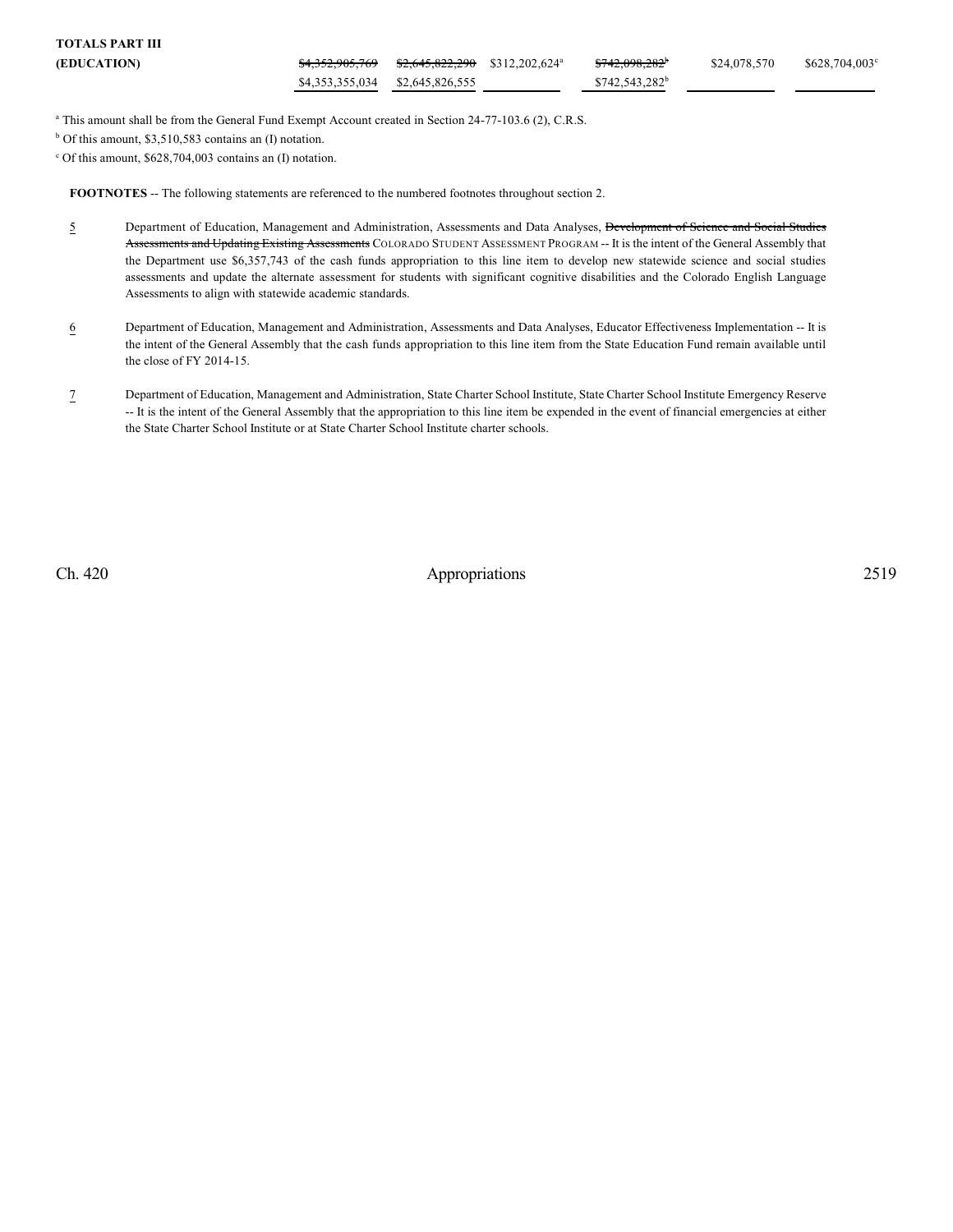- 8 Department of Education, Assistance to Public Schools, Public School Finance, State Share of Districts' Total Program Funding -- Pursuant to Section 22-35-108 (2) (a), C.R.S., the purpose of this footnote is to specify what portion of this appropriation is intended to be available for the Accelerating Students Through Concurrent Enrollment (ASCENT) Program for FY 2012-13. It is the intent of the General Assembly that the Department of Education be authorized to utilize up to \$1,198,549 of this appropriation to fund qualified students designated as ASCENT Program participants. This amount is calculated based on an estimated 205 participants funded at a rate of \$5,846.58 per FTE pursuant to Section 22-54-104 (4.7), C.R.S.
- 9 Department of Education, Library Programs, Reading Services for the Blind -- This appropriation is for the support of privately operated reading services for the blind, as authorized by Section 24-90-105.5, C.R.S. It is the intent of the General Assembly that \$300,000 of this appropriation be used to provide access to radio and television broadcasts of locally published and produced materials and \$50,000 of this appropriation be used to provide telephone access to digital transmissions of nationally published and produced materials.